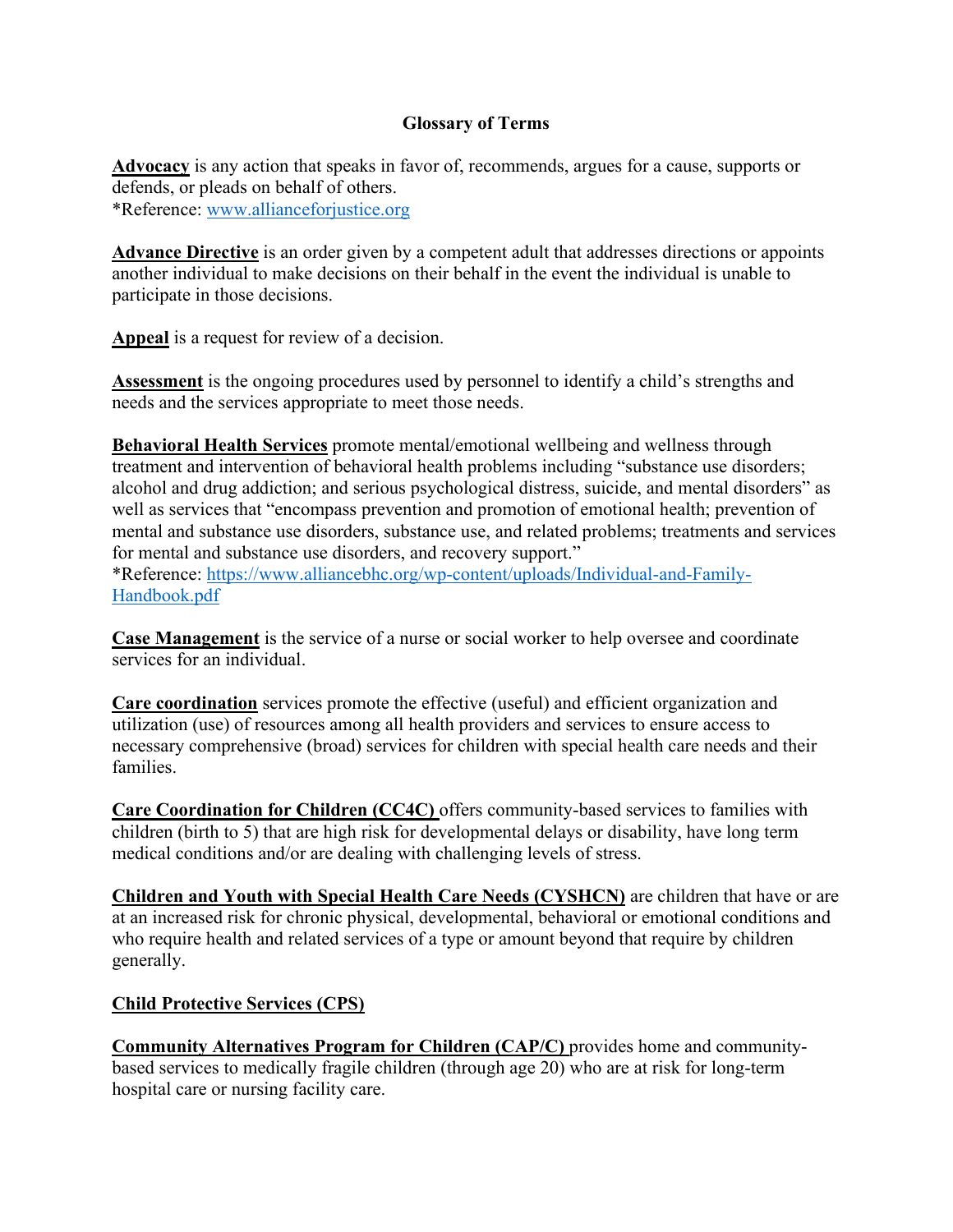**Community Alternatives Program for Disabled Adults (CAP/DA)** provides in home and community-based care for adult Medicaid recipients (ages 18 and up) as an alternative to nursing home placement.

**Community Guide** helps recipients of the Innovation Waiver with resources in their community.

**Community Support Services** are medical and non-medical services received in the community setting or outside of your medical home.

**Department of Health and Human Services (DHHS)** manages the delivery of health and human-related services for all North Carolinians, especially our most vulnerable citizens – children, elderly, disabled and low-income families.

**Department of Public Instruction (DPI)** implements NC's school laws and State Board of Education's policies governing pre-kindergarten through  $12<sup>th</sup>$  grade public education.

**Department of Social Services (DSS)** refers to the county level department of social services. Agency administer child welfare, child support, food and nutrition, work first, and Medicaid/Health Choice services.

**Disclosure** is to permit access to or the release, transfer of records.

**Division of Mental Health, Developmental Disability, Substance Abuse (MH/DD/SA)** provide quality support to individuals with intellectual and or developmental disabilities and quality services to promote treatment and recovery for individuals with mental illness and substance use disorders.

**Division of Public Health (DPH)** promotes disease prevention, health services and health promotion programs that protect communities from communicable diseases, epidemics and contaminated food and water.

**Dual Diagnosis** also referred to as co-occurring disorders is a term used when an individual experiences a mental illness and a substance use disorder simultaneously. \*Reference: [https://www.nami.org/Learn-More/Mental-Health-Conditions/Related-](https://www.nami.org/Learn-More/Mental-Health-Conditions/Related-Conditions/Dual-Diagnosis)[Conditions/Dual-Diagnosis](https://www.nami.org/Learn-More/Mental-Health-Conditions/Related-Conditions/Dual-Diagnosis)

**Early Intervention/Infant Toddler Program** is part of the N.C. Division of Public Health and is the lead agency for the Infant Toddler Program. The Infant-Toddler Program provides supports and services for families and their children, birth to three who have special needs. Sixteen Children's Developmental Services Agencies (CDSAs) across North Carolina work with local service providers to help families help their children succeed.

**Early Periodic Screening Diagnosis Treatment (EPSDT)** is the federal law that says Medicaid must provide all medically necessary health care services to Medicaid-eligible children. Even if a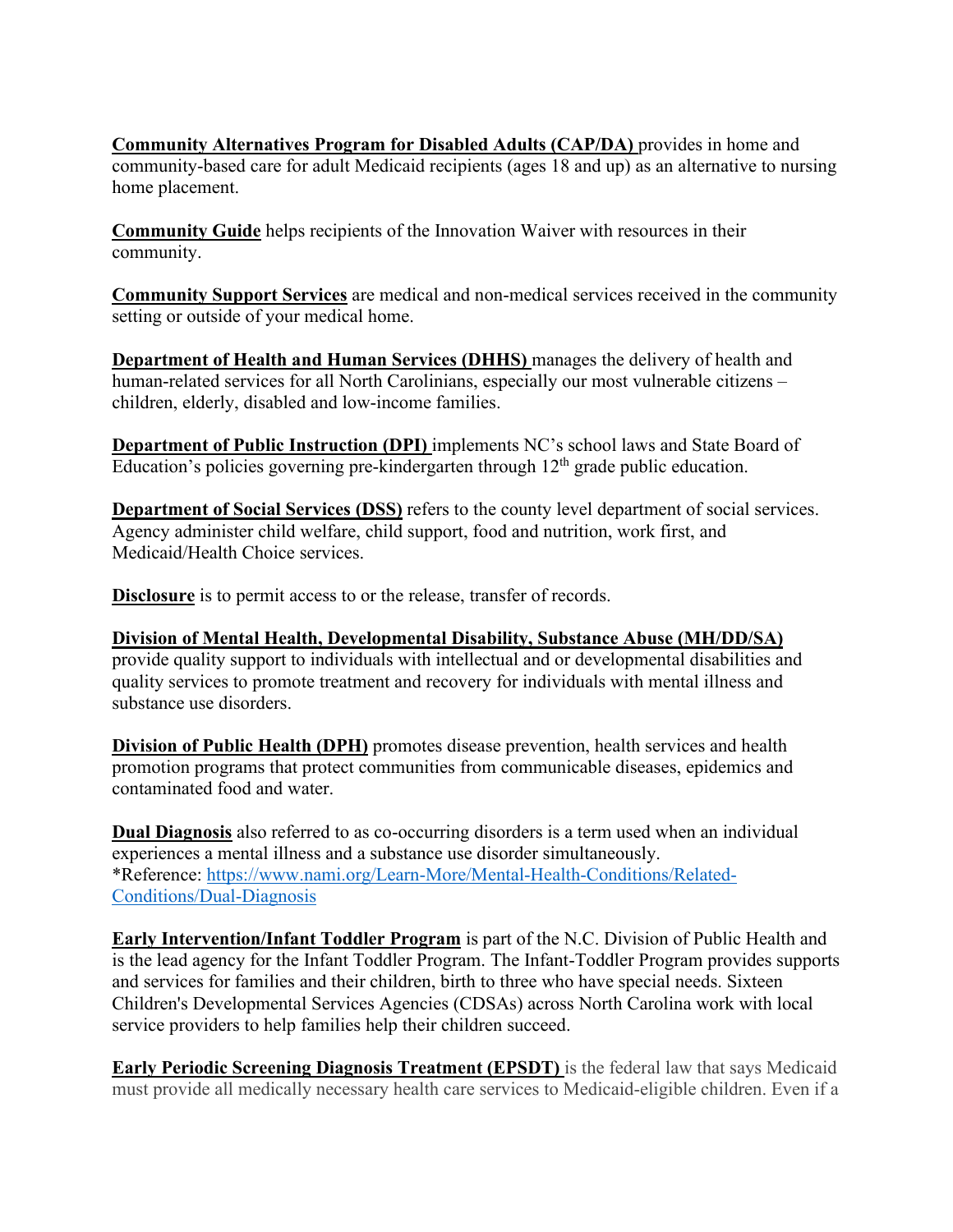service is not covered under the NC Medicaid State Plan, it can be covered for recipients under 21 years of age if the service is listed at 1905(a) of the Social Security Act and if all EPSDT criteria are met. Health Check and EPSDT provide for the complete care of children and youth in Medicaid.

**Early** Assess and identify problems early, starting at birth **Periodic** Check children's health at periodic, age appropriate intervals in comprehensive well-child visits, including health education **S**creening Provide physical, dental, mental, developmental, hearing, vision and other screening or laboratory tests to detect potential problems Diagnosis Perform diagnostic tests and assessments to follow up when a risk is identified during screening and examinations **Treatment** Control, correct or ameliorate any problems that are found

\* Elements of EPSDT:

\* Reference: [https://mchb.hrsa.gov/maternal-child-health-initiatives/mchb-programs/early](https://mchb.hrsa.gov/maternal-child-health-initiatives/mchb-programs/early-periodic-screening-diagnosis-and-treatment)[periodic-screening-diagnosis-and-treatment](https://mchb.hrsa.gov/maternal-child-health-initiatives/mchb-programs/early-periodic-screening-diagnosis-and-treatment)

**Fetal Alcohol Spectrum Disorders** is a term used to characterize the full range of prenatal alcohol damage varying from mild to severe and encompassing a broad array of physical defects and cognitive, behavioral, and emotional deficits.

**Guardian** is an individual who is appointed to make decisions and advocate on another person's behalf.

**Grievance** is any complaint or dispute expressing dissatisfaction with any aspect of the operations, activities, or behavior of a program or provider.

**Health Choice** is a health coverage program for children ages 6-18 who meet eligibility requirements.

**Home Modifications** are items that are provided to maintain safety, mobility and independence in a child's home. Modifications include wheelchair ramps and widening of doorways for wheelchair access.

**Hospice care (end-of-life care)** helps patients who aren't expected to live longer than 6 months stay as comfortable as possible. Hospice care can include many different kinds of services — for example, pain management and family counseling.

**Individual/member/enrollee** are the different names used to describe a person that needs services for treatment of a mental health, IDD or substance use condition.

**Individualized Education Plan (IEP)** is a written document used in special education for children ages 3 to 21 that focuses on the educational needs of the child. Sample IEP can be found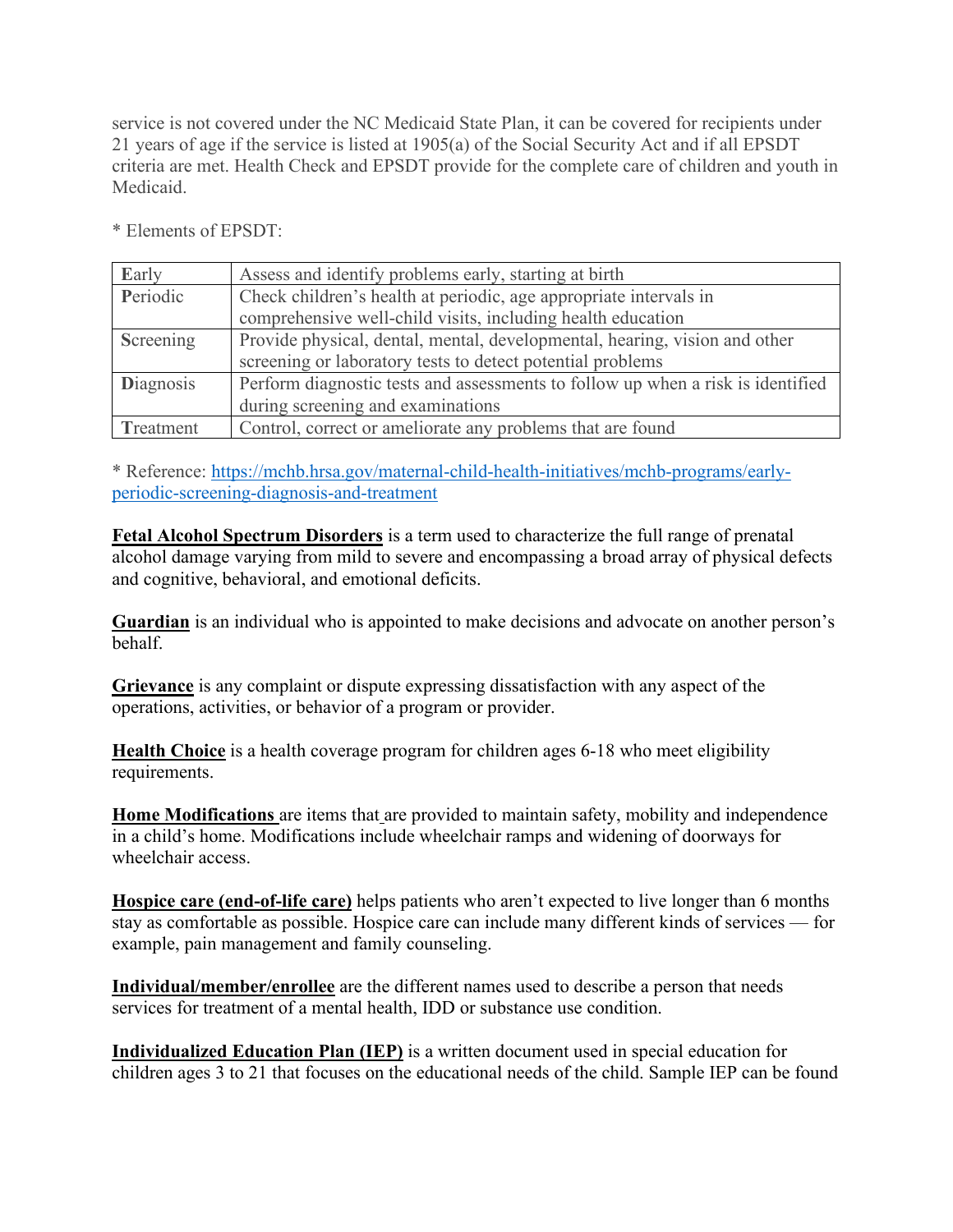at [https://ecac2016.wpengine.com/wp-content/uploads/2016/02/NC-IEP-Forms-revised-9-](https://ecac2016.wpengine.com/wp-content/uploads/2016/02/NC-IEP-Forms-revised-9-2012.pdf) [2012.pdf](https://ecac2016.wpengine.com/wp-content/uploads/2016/02/NC-IEP-Forms-revised-9-2012.pdf)

**Individualized Family Service Plan (IFSP)** is a written document for children, birth to three, enrolled in the Infant Toddler Program that focuses on the child, family and the services that a child needs to help them enhance their development. Sample IEP can be found at <https://beearly.nc.gov/index.php/staff/forms>

**Individual Support Plan (ISP)** is a plan that details which services and supports an individual with intellectual disabilities will be eligible to receive.

**Individuals with Disabilities Education Act (IDEA)** ensures that all children with disabilities are entitled to a free appropriate public education to meet their unique needs and prepare them for further education, employment and independent living.

**Innovations Waiver** is a Federally approved 1915 C Medicaid Home and Community-Based Services Waiver (HCBS Waiver) designed to meet the needs of individuals with intellectual or developmental disabilities (I/DD) who prefer to get long-term care services and supports in their home or community, rather than in an institutional setting. The Medicaid Innovations Waiver supports Individuals with I/DD to live the life they choose.

**State Funded: b 3 services** are in addition to the ones the state has chosen to provide for people with mental health disorders, intellectual disabilities/developmental disabilities and substance use disorders. These services are available statewide and are intended to expand supports for individuals with complex needs. Services for children and adults with IDD include: community guide, de-institutionalization service array, in-home skill building, respite, supported employment, psychiatric consultation. NC Innovations Waiver participants are eligible only for (b) (3) Psychiatric Consultation.

**Intellectual and/or Developmental Disabilities (IDD)** are disorders that affect an individual's physical, intellectual, and/or emotional development.

**Intermediate Care Facility (for Individuals with Intellectual Disabilities) ICF or ICF-IID** is an institution that functions primarily for the diagnosis, treatment or rehabilitation of individuals with intellectual disabilities or with a related condition and provides ongoing evaluation, planning, 24-hour supervision, coordination and integration of health or rehabilitative services in a residential setting.

**Legal Aid of North Carolina's Medical-Legal Partnership (MLP)** project brings together physicians, nurses, social workers, attorneys and paralegals to address social and environmental determinants of poor health that may have a legal remedy, including: substandard housing conditions; domestic violence; food, income, and housing insecurity; improper denials of Medicaid and disability benefits; and failure to provide children with the special educational services to which they are entitled.

**Lobbying** is an attempt to influence government action through either written or oral communication.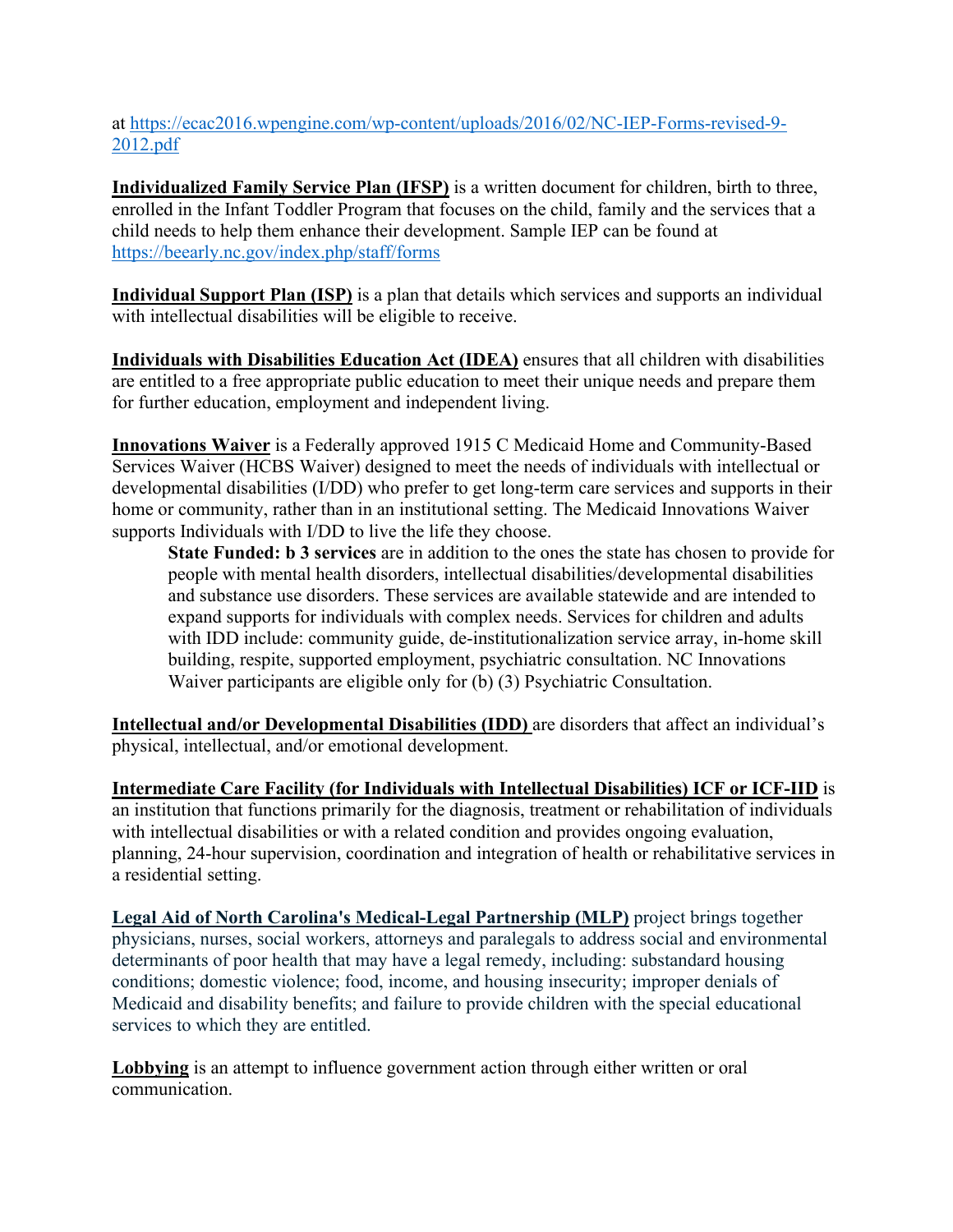**Local Health Department (LHD)** work to improve the health of people and communities in NC by promoting health, preventing disease and protecting the environment. To find your local health department click [https://www.ncdhhs.gov/divisions/public-health/county-health](https://www.ncdhhs.gov/divisions/public-health/county-health-departments)[departments](https://www.ncdhhs.gov/divisions/public-health/county-health-departments)

**Local Management Entity (LME) - Managed Care Organization (MCO)** administrator of Innovation Waiver services.

**Mediation** is the process of bring in a neutral third-party who assist in reaching a mutual agreement when individuals or agencies are in conflict.

**Medicaid for Infants and Children** is a health coverage program for children ages 0-20 who meet eligibility requirements.

**Medical home** is a model of care where each patient has an ongoing relationship with a personal physician who leads a team that takes collective responsibility for patient care. The physician‐led care team is responsible for providing all the patient's health care needs and, when needed, arranges for appropriate care with other qualified physicians.

**NC Achieving a Better Life Experience (ABLE) Program** is a program that allows individuals with disabilities the opportunity to save money in a tax-advantaged NC ABLE account, while maintaining Medicaid, SSI and other supports. Individuals with disabilities or their parent/guardian may open a NC ABLE account. Savings up to \$100,000, are not counted toward a person's eligibility for SSI, and Medicaid eligibility is maintained with savings up to \$450,000. A total of \$15,000 a year can be contributed to the NC ABLE account in 2018, from various sources such as friends, family and employment earnings.

**NC Medicaid/Health Choice** are publicly funded children's health insurance programs open to North Carolina residents who meet income, age and immigration guidelines. A child may qualify for healthcare coverage through Medicaid or Health Choice, NC's CHIP grant program -- both offer free or low cost health insurance for children and teens.

**NC Medicaid Division of Health Benefits** helps low-income parents, children, seniors and people with disabilities receive physical and behavioral care and services to improve their health and well-being.

**NC Systemic, Therapeutic, Assessment, Resources and Treatment (NC START)** is a statewide community crisis prevention and intervention program for individuals age 6 and up with intellectual/developmental disability and co-occurring complex behavioral and/or mental health needs.

**Nutrition** is the intake of food in relation to the body's dietary needs. Good nutrition improves children's health, learning potential and school attendance and schools are vitally important settings through which to promote good nutrition and provide nutrition interventions. Healthy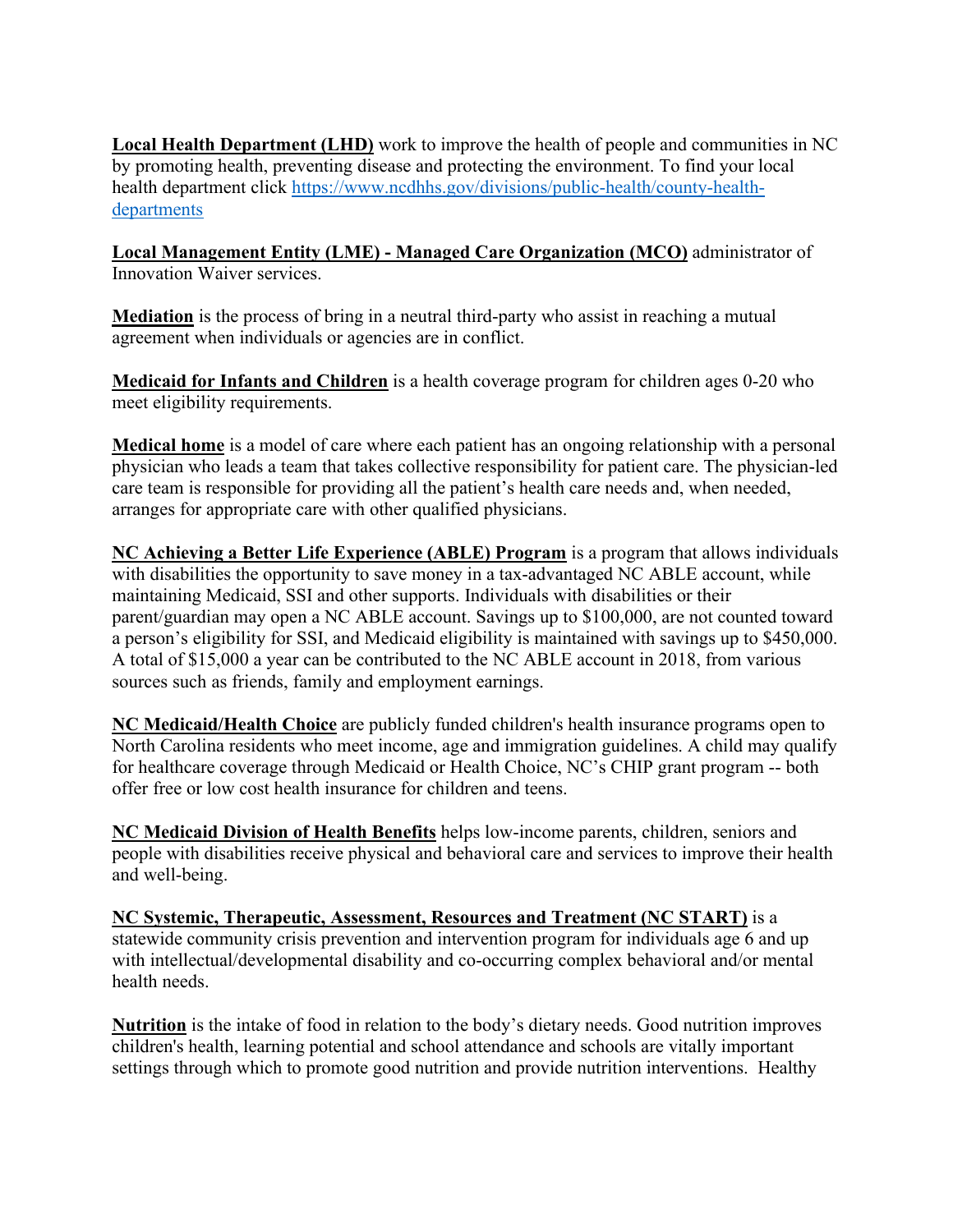nutrition contributes to decreasing the risks of today's leading health problems: Obesity, Cardiovascular Diseases, Cancer, and Eating Disorders.

**Palliative care** is care that focuses on improving quality of life for patients with progressive, incurable illness (life limiting conditions that cannot be cured).

**Person-Centered Plan (PCP)** is a document that includes important information about the participant, his or her life goals and the steps that he or she and the planning team need to take to get there. It also identifies support needs and includes a combination of paid supports, natural supports from family and friends and community supports.

**Registry of Unmet Needs** is a registry that contains a list of individuals who are waiting for NC Innovations funding for services.

**Residential care facilities** are facilities that provide custodial care to persons who, because of physical, mental, or emotional disorders, are not able to live independently.

**Psychiatric Residential Treatment Facility (PRTF)** provides inpatient psychiatric services to individuals under the age of 19.

**Respite care** is temporary, short-term relief from caring for a child or adult with disabilities for a family caregiver. Respite care may be provided by another family member, a friend or a paid employee.

**Respite Centers** provides planned short-term and time-limited breaks for families and other unpaid care givers of children/adults with a developmental delay.

**Social Security Administration (SSA)** is an independent agency of the federal government that administers Social Security, retirement, disability and survivor's benefits.

**Social Security Disability Insurance (SSDI)** is a program that is financed through Social Security taxes that are paid by workers, employers and self-employed individuals. SSDI is only available for disabled adults who have been in the workforce.

**Social Security Supplemental Income (SSI)** is a federal program offered through Social Security Administration that offers assistance to help pay for a child under 18 with a documented disability or medical need. In NC individuals who qualify for SSI automatically are eligible for Medicaid.

**Special Needs Trust** is a legal arrangement that allows an individual with a physical or mental disability to receive income without reducing their eligibility for disability benefits.

**Traumatic Brain Injury** is an injury to the brain that is caused by an external physical force.

**Transition to Adult Healthcare** refers to the process of preparing youth with special health care needs (YSHCN) for the eventual move to adult-focused health systems. Processes begin in early